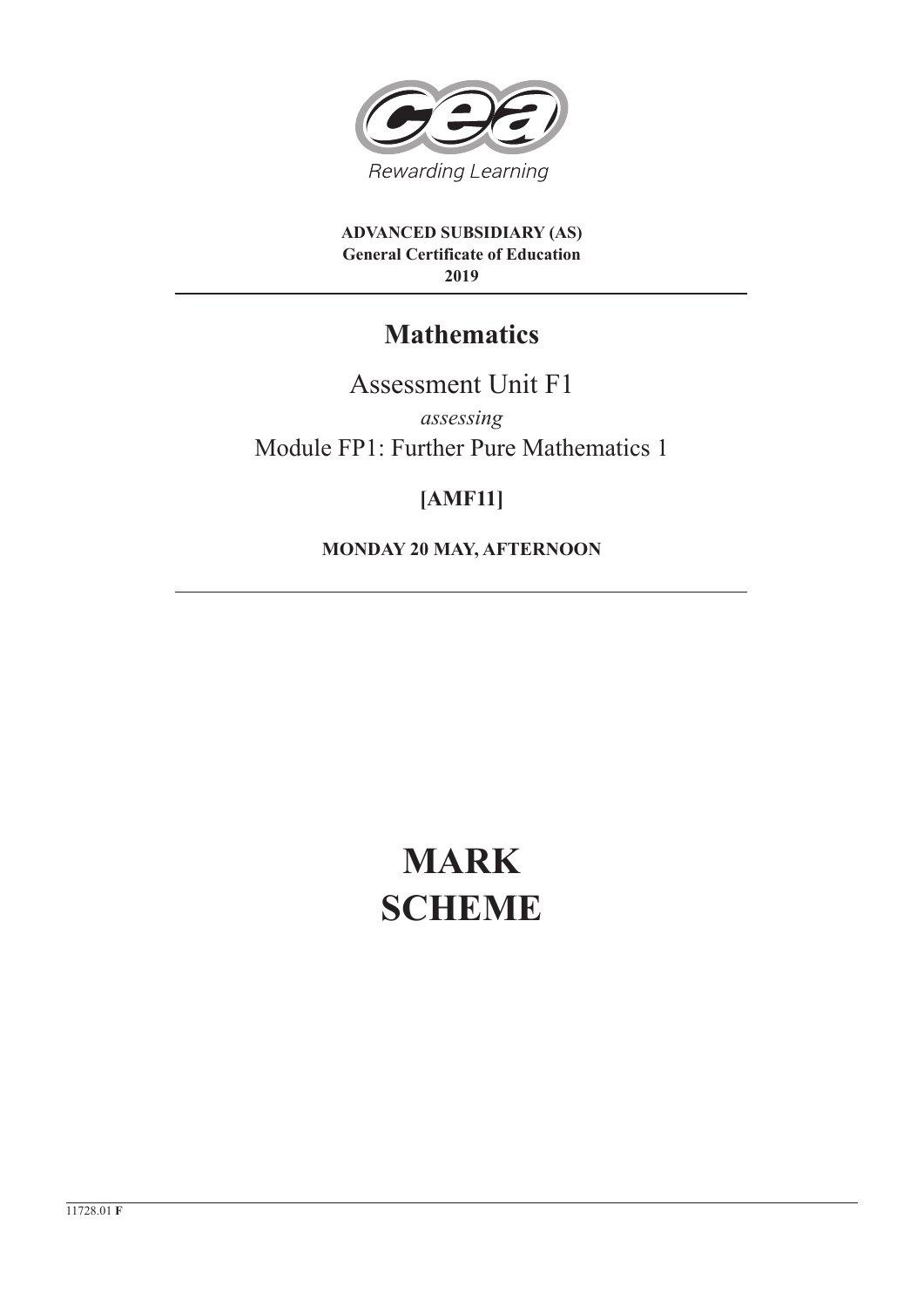### **GCE ADVANCED/ADVANCED SUBSIDIARY (AS) MATHEMATICS**

#### **Introduction**

The mark scheme normally provides the most popular solution to each question. Other solutions given by candidates are evaluated and credit given as appropriate; these alternative methods are not usually illustrated in the published mark scheme.

The marks awarded for each question are shown in the right-hand column and they are prefixed by the letters **M**, **W** and **MW** as appropriate. The key to the mark scheme is given below:

- **M** indicates marks for correct method.
- **W** indicates marks for working.
- **MW** indicates marks for combined method and working.

The solution to a question gains marks for correct method and marks for an accurate working based on this method. Where the method is not correct no marks can be given.

A later part of a question may require a candidate to use an answer obtained from an earlier part of the same question. A candidate who gets the wrong answer to the earlier part and goes on to the later part is naturally unaware that the wrong data is being used and is actually undertaking the solution of a parallel problem from the point at which the error occurred. If such a candidate continues to apply correct method, then the candidate's individual working must be followed through from the error. If no further errors are made, then the candidate is penalised only for the initial error. Solutions containing two or more working or transcription errors are treated in the same way. This process is usually referred to as "follow-through marking" and allows a candidate to gain credit for that part of a solution which follows a working or transcription error.

### **Positive marking:**

It is our intention to reward candidates for any demonstration of relevant knowledge, skills or understanding. For this reason we adopt a policy of **following through** their answers, that is, having penalised a candidate for an error, we mark the succeeding parts of the question using the candidate's value or answers and award marks accordingly.

Some common examples of this occur in the following cases:

- **(a)** a numerical error in one entry in a table of values might lead to several answers being incorrect, but these might not be essentially separate errors;
- **(b)** readings taken from candidates' inaccurate graphs may not agree with the answers expected but might be consistent with the graphs drawn.

When the candidate misreads a question in such a way as to make the question easier only a proportion of the marks will be available (based on the professional judgement of the examining team).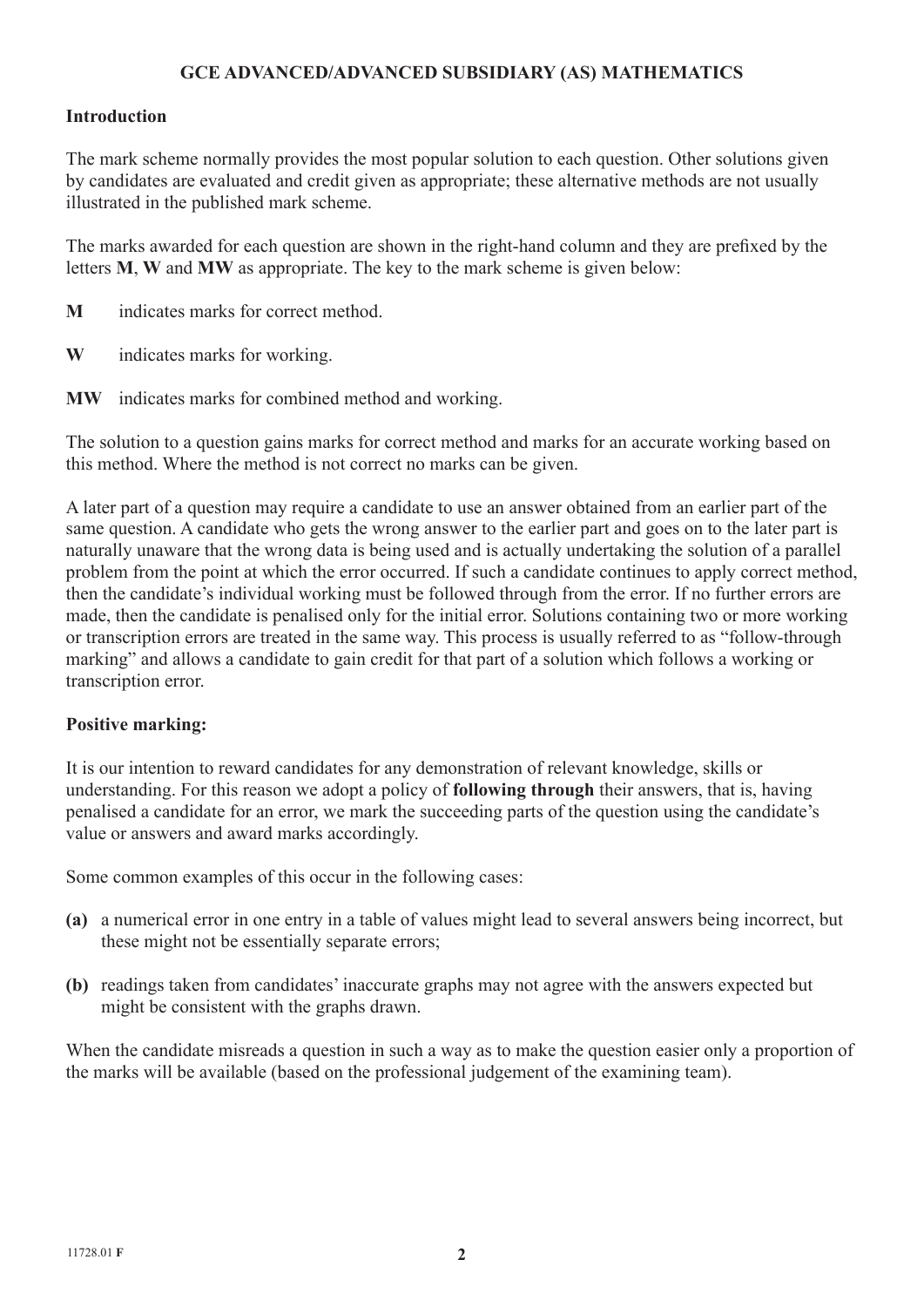| 1 (i) $A^2 = \begin{pmatrix} 3 & -1 \\ 2 & 1 \end{pmatrix} \begin{pmatrix} 3 & -1 \\ 2 & 1 \end{pmatrix}$                    | M <sub>1</sub> | AVAILABLE<br><b>MARKS</b> |
|------------------------------------------------------------------------------------------------------------------------------|----------------|---------------------------|
| $=\begin{pmatrix} 7 & -4 \\ 8 & -1 \end{pmatrix}$                                                                            | W <sub>1</sub> |                           |
| $4\mathbf{A} - 5\mathbf{I} = 4\begin{pmatrix} 3 & -1 \\ 2 & 1 \end{pmatrix} - 5\begin{pmatrix} 1 & 0 \\ 0 & 1 \end{pmatrix}$ | M <sub>1</sub> |                           |
| $=\binom{12-4}{8-4}-\binom{5}{0-5}$                                                                                          |                |                           |
| $=\begin{pmatrix} 7 & -4 \\ 8 & -1 \end{pmatrix}$                                                                            | W <sub>1</sub> |                           |
| Hence $A^2 = 4A - 5I$                                                                                                        |                |                           |
| (ii) $A^4 = (4A - 5I)^2$                                                                                                     | M <sub>1</sub> |                           |
| $= 16A^2 - 40A + 25I$                                                                                                        | W <sub>1</sub> |                           |
| $= 16 (4A - 5I) - 40A + 25I$                                                                                                 | MW1            |                           |
| $= 64A - 80I - 40A + 25I$                                                                                                    |                |                           |
| $= 24A - 55I$                                                                                                                | MW1            | 8                         |
| 2 $x^2 + y^2 - 10y + 16 = 0$                                                                                                 |                |                           |
| $x^2 + y^2 - 6x - 16 = 0$                                                                                                    |                |                           |
| Subtract to give $6x - 10y + 32 = 0$                                                                                         | M1 W1          |                           |
| Hence $x = \frac{5y - 16}{3}$                                                                                                | W <sub>1</sub> |                           |
| Substitute to give $\left(\frac{5y-16}{3}\right)^2 + y^2 - 10y + 16 = 0$                                                     | M1 W1          |                           |
| $\Rightarrow 25y^2 - 160y + 256 + 9y^2 - 90y + 144 = 0$                                                                      |                |                           |
| $\Rightarrow 34y^2 - 250y + 400 = 0$                                                                                         |                |                           |
| $\Rightarrow$ 17y <sup>2</sup> - 125y + 200 = 0                                                                              | W1             |                           |
| $\Rightarrow (y-5)(17y-40) = 0$                                                                                              |                |                           |
| $\Rightarrow y = 5, \frac{40}{17}$                                                                                           | W <sub>1</sub> |                           |
| $\Rightarrow x = 3, -\frac{24}{17}$                                                                                          |                |                           |
| Hence the points of intersection are (3, 5) and $\left(-\frac{24}{17}, \frac{40}{17}\right)$                                 | MW1            | 8                         |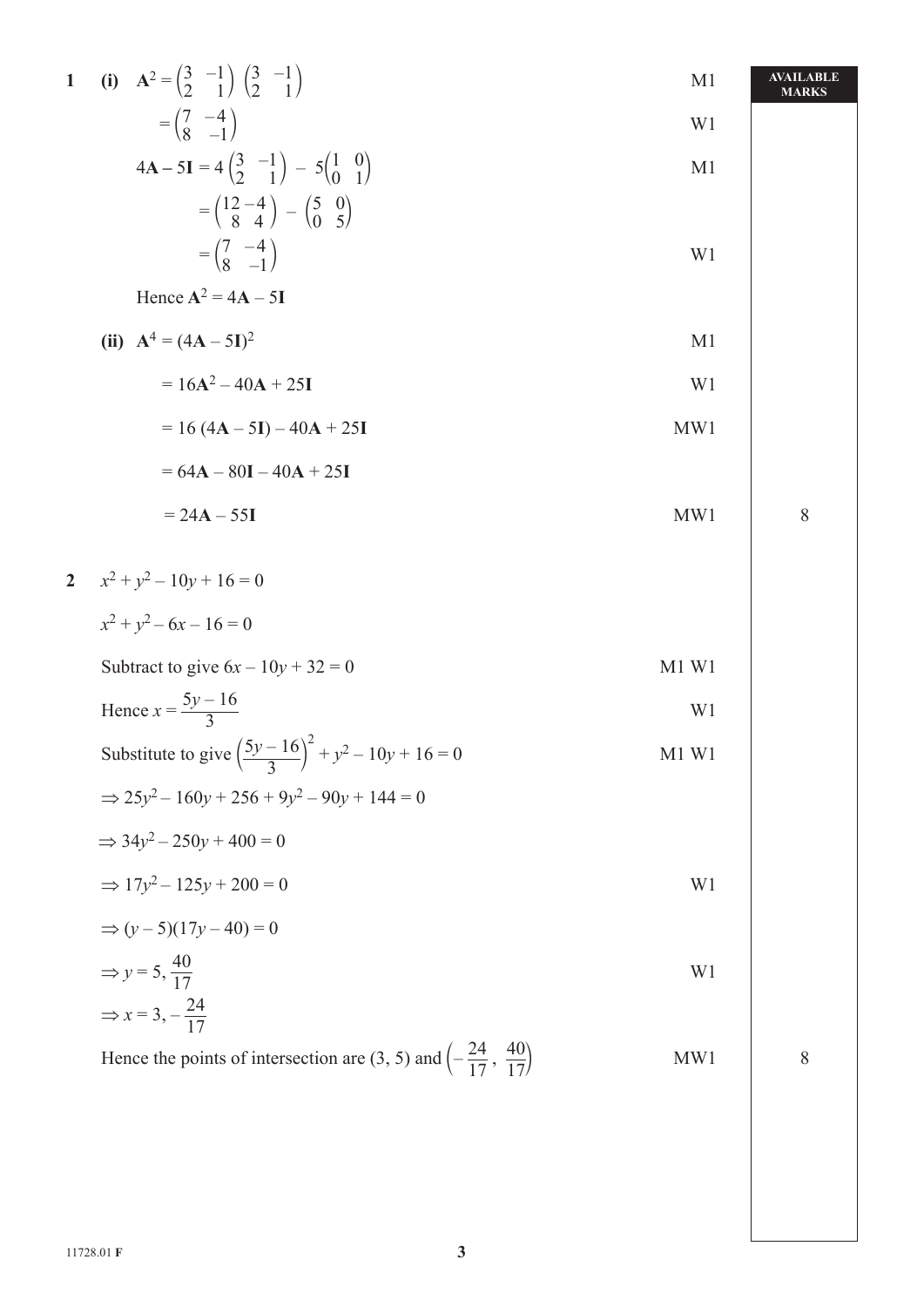$$
f_{\rm{max}}
$$

11728.01 **F**

 $-\frac{v}{2}$ 2

(ii) 
$$
\begin{pmatrix} 3 & a \\ b & 4 \end{pmatrix} \begin{pmatrix} 2 \\ a \end{pmatrix} = \begin{pmatrix} 7 \\ 0 \end{pmatrix}
$$
 and  $\begin{pmatrix} 3 & a \\ b & 4 \end{pmatrix} \begin{pmatrix} 5 \\ b+2 \end{pmatrix} = \begin{pmatrix} 15 \\ -10 \end{pmatrix}$  M1

$$
\Rightarrow
$$
 6 + a<sup>2</sup> = 7 ① and 15 + a(b+2) = 15 ② M1

$$
2b + 4a = 0 \t\t 3 \t\t 5b + 4(b+2) = -10 \t\t 40 \t\t 10
$$

Hence 
$$
\textcircled{1} \Rightarrow a^2 = 1
$$
  $\textcircled{4} \Rightarrow 9b + 8 = -10$    
\n $\Rightarrow a = \pm 1$   $\Rightarrow b = -2$    
\nBut  $\textcircled{3} \Rightarrow b = -2a$    
\nHence  $a = 1, b = -2$    
\nW1   
\nW1

(iii) 
$$
S = NM
$$

**3** (i)  $\tan \theta = -\sqrt{3}$ 

 $\Rightarrow$  2 $\theta$  = 240°

Hence

$$
= \begin{pmatrix} 3 & 1 \\ -2 & 4 \end{pmatrix} \begin{pmatrix} -\frac{1}{2} & -\frac{\sqrt{3}}{2} \\ -\frac{\sqrt{3}}{2} & \frac{1}{2} \end{pmatrix}
$$
   
\n
$$
= \begin{pmatrix} \frac{-3-\sqrt{3}}{2} & \frac{-3\sqrt{3}+1}{2} \\ \frac{2-4\sqrt{3}}{2} & \frac{2\sqrt{3}+4}{2} \end{pmatrix}
$$
   
\n
$$
= \begin{pmatrix} \frac{-3-\sqrt{3}}{2} & \frac{-3\sqrt{3}+1}{2} \\ 1-2\sqrt{3} & \frac{\sqrt{3}+2}{2} \end{pmatrix}
$$
   
\n
$$
= \begin{pmatrix} 1 & 0 & 0 \\ 0 & 1 & 0 \\ 0 & 0 & 0 \end{pmatrix}
$$

Hence 
$$
\mathbf{M} = \begin{pmatrix} \cos 240^{\circ} & \sin 240^{\circ} \\ \sin 240^{\circ} & -\cos 240^{\circ} \end{pmatrix}
$$
 M1

 $\Rightarrow \theta = 120^{\circ}$  MW1

$$
= \begin{pmatrix} -\frac{1}{2} & -\frac{\sqrt{3}}{2} \\ -\frac{\sqrt{3}}{2} & \frac{1}{2} \end{pmatrix}
$$

**AVAILABLE MARKS**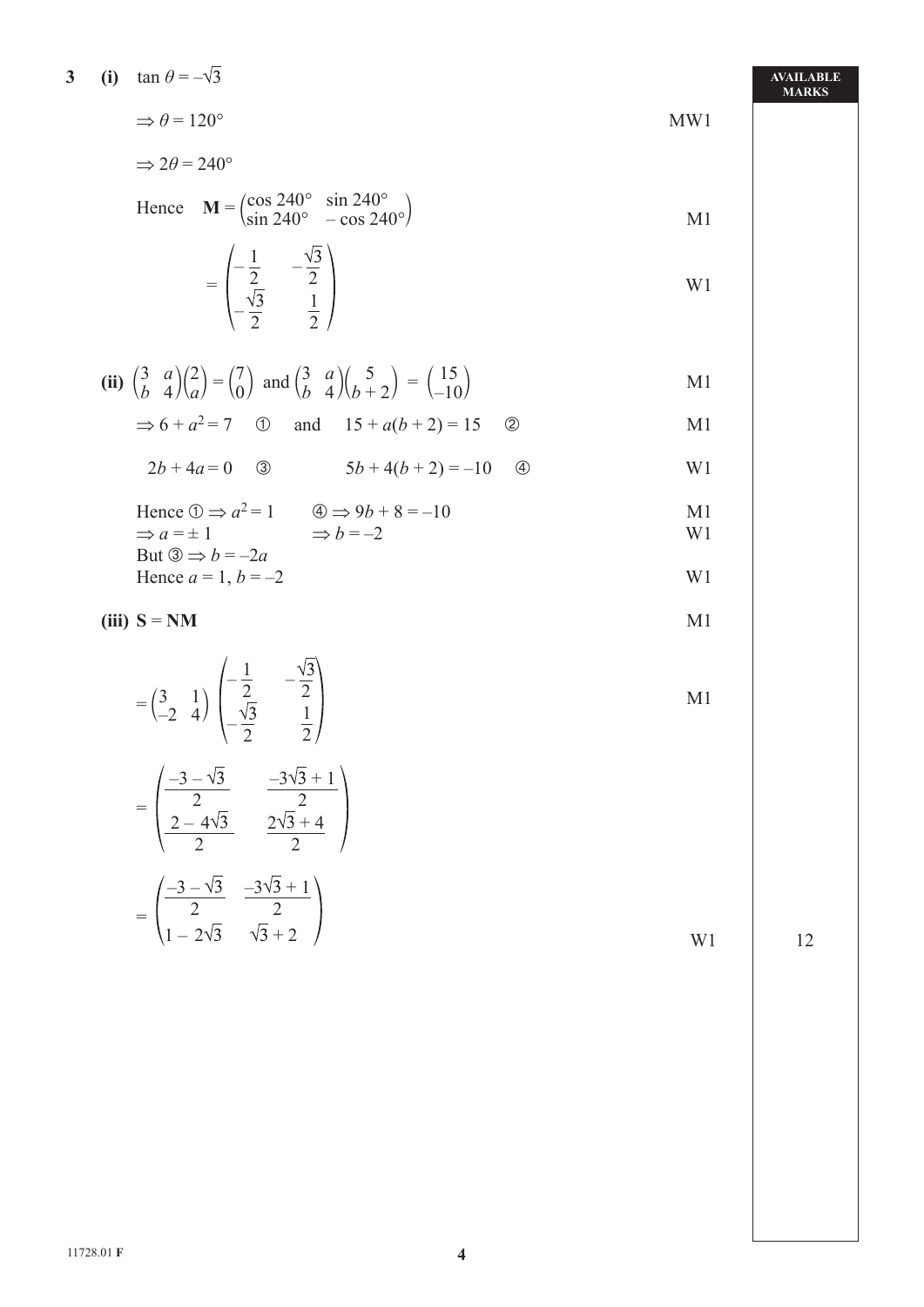$$
\Rightarrow \begin{vmatrix} 3-\lambda & -4 & 2 \\ -4 & -1-\lambda & 6 \\ 2 & 6 & -2-\lambda \end{vmatrix} = 0
$$

$$
\Rightarrow (3 - \lambda)\{(1 + \lambda)(2 + \lambda) - 36\}
$$

$$
+4\{4(2+\lambda)-12\}+2\{-24+2(1+\lambda)\}=0
$$
 W1

$$
\Rightarrow (3 - \lambda)(\lambda^2 + 3\lambda - 34) + 4(4\lambda - 4) + 2(2\lambda - 22) = 0
$$
  
\n
$$
\Rightarrow (3 - \lambda)(\lambda^2 + 3\lambda - 34) + 16\lambda - 16 + 4\lambda - 44 = 0
$$
  
\n
$$
\Rightarrow (3 - \lambda)(\lambda^2 + 3\lambda - 34) + 20(\lambda - 3) = 0
$$
  
\n
$$
\Rightarrow (3 - \lambda)(\lambda^2 + 3\lambda - 54) = 0
$$
  
\n
$$
\Rightarrow (3 - \lambda)(\lambda + 9)(\lambda - 6) = 0
$$

Hence 
$$
\lambda = 3
$$
 is an eigenvalue MW1

The other eigenvalues are  $-9$ , 6 W1

(ii) 
$$
\begin{pmatrix} 3 & -4 & 2 \\ -4 & -1 & 6 \\ 2 & 6 & -2 \end{pmatrix} \begin{pmatrix} x \\ y \\ z \end{pmatrix} = 3 \begin{pmatrix} x \\ y \\ z \end{pmatrix}
$$
 M1

$$
\Rightarrow 3x - 4y + 2z = 3x \quad \textcircled{1}
$$

$$
-4x - y + 6z = 3y \quad \textcircled{2}
$$

$$
2x + 6y - 2z = 3z \quad \textcircled{3}
$$
 MW1

$$
\textcircled{1} \Rightarrow z = 2y \tag{M1}
$$

$$
2 \implies -4x - 4y + 12y = 0
$$

$$
\Rightarrow x = 2y
$$

Hence a possible eigenvector is 
$$
\begin{pmatrix} 2 \\ 1 \\ 2 \end{pmatrix}
$$
 W1

(iii) 
$$
\begin{pmatrix} 3 & -4 & 2 \\ -4 & -1 & 6 \\ 2 & 6 & -2 \end{pmatrix} \begin{pmatrix} 1 \\ 2 \\ -2 \end{pmatrix} = \begin{pmatrix} -9 \\ -18 \\ 18 \end{pmatrix} = -9 \begin{pmatrix} 1 \\ 2 \\ -2 \end{pmatrix}
$$
 M1 MW1

and

$$
\begin{pmatrix} 3 & -4 & 2 \ -4 & -1 & 6 \ 2 & 6 & -2 \ \end{pmatrix} \begin{pmatrix} -2 \ 2 \ 1 \end{pmatrix} = \begin{pmatrix} -12 \ 12 \ 6 \end{pmatrix} = 6 \begin{pmatrix} -2 \ 2 \ 1 \end{pmatrix}
$$
 MW1

Therefore, both of these vectors are eigenvectors of **P**

(iv) 
$$
\mathbf{D} = \begin{pmatrix} 3 & 0 & 0 \\ 0 & -9 & 0 \\ 0 & 0 & 6 \end{pmatrix}
$$
 MW1 15

**AVAILABLE MARKS**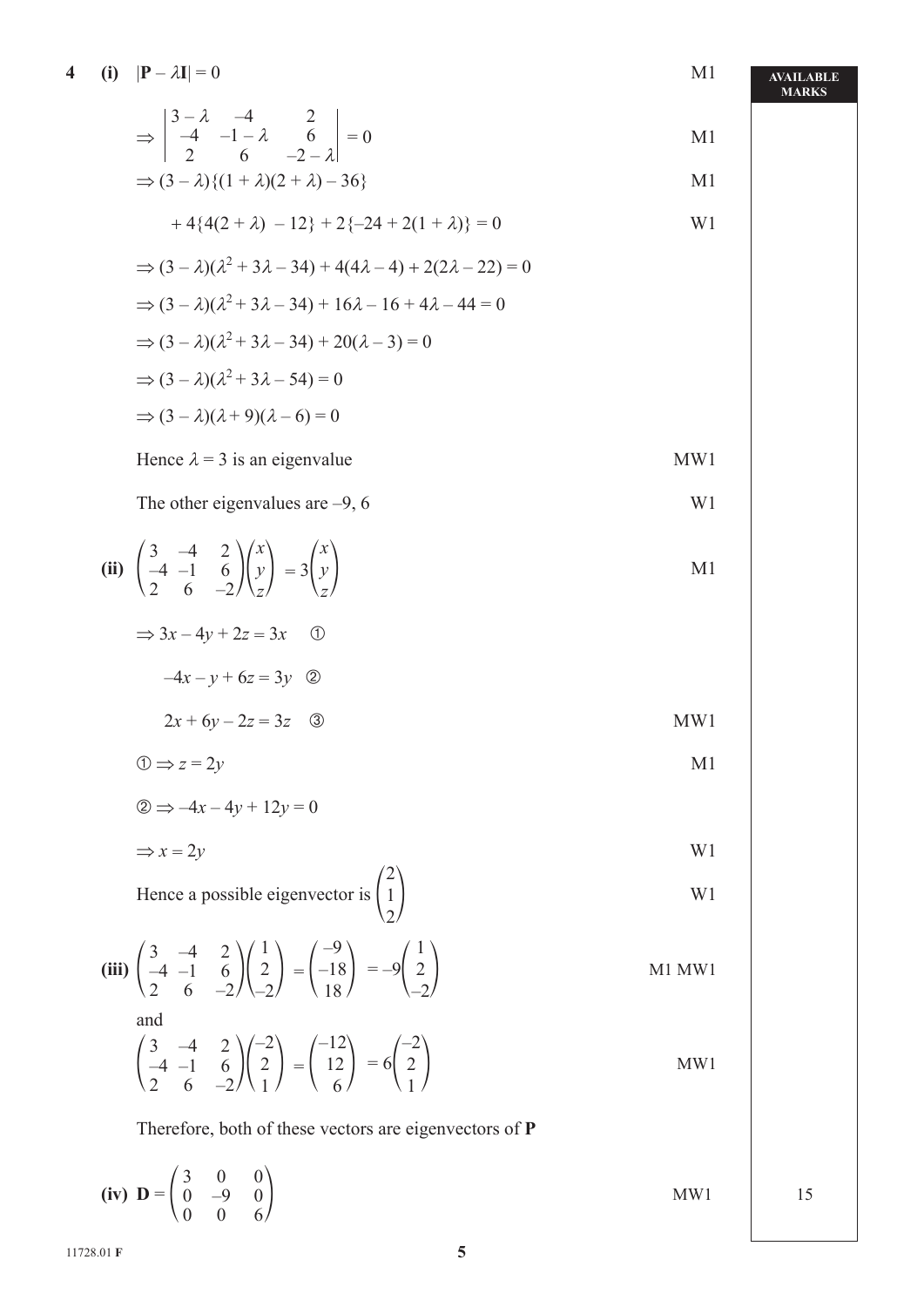**(ii)** *× e a r ar e e a r ar a a e ar r r r ar e a ar ar r a e* M1 MW1 **(iii)** The groups are not isomorphic since group G has all 4 elements self-inverse but in group H there are only 2 self-inverse elements MW1 **(b)** (i)  $(c,d) * (a,b) = (ca + c + a, db)$  M1  $= (ac + a + c, bd)$  $=(a,b) * (c,d)$  W1 Hence \* is commutative **(ii)**  $(a,b) * (c,d) = (a,b)$  M1  $\Rightarrow$  *ac* + *a* + *c* = *a* and  $bd = b$  MW1  $\Rightarrow$  *c*(*a* + 1) = 0  $\Rightarrow$  *c* = 0 since *a*  $\neq$  -1 and  $b(d - 1) = 0$  $\Rightarrow$  *d* = 1 since *b*  $\neq$  0 Hence the identity element is  $(0,1)$  W1 (iii)  $(a,b) * (e,f) = (0,1)$  M1 Hence  $ae + a + e = 0$ and  $bf = 1$  MW1  $\Rightarrow$  *e*(*a* + 1) = – *a*  $\Rightarrow e = -\frac{a}{a}$ *a* + 1 w<sub>1</sub> and  $f = \frac{1}{1}$ *b* Hence the inverse is  $\left(-\frac{a}{a+1}, \frac{1}{b}\right)$  $\frac{1}{b}$  l W1 15

**5** (a) (i)  $rar = rra$  M1

= *ea*

 $= a$  W1

**AVAILABLE MARKS**

$$
f_{\rm{max}}
$$